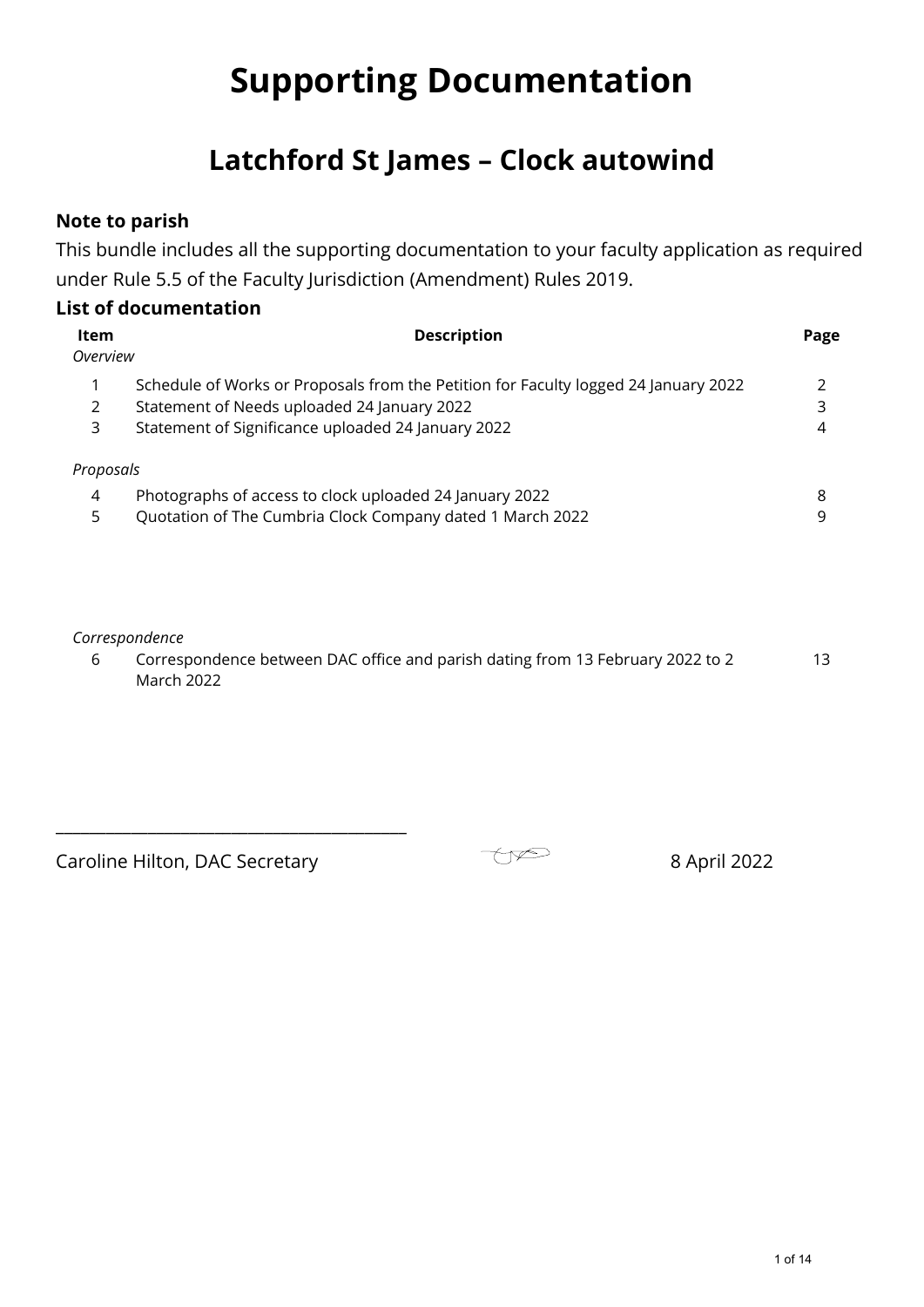#### **We petition the Court for a faculty to authorise the following-**

*Please describe the works or other proposals for which a faculty is sought in the way recommended by the Diocesan Advisory Committee in its Notification of Advice.*

#### SCHEDULE OF WORKS OR PROPOSALS

The church clock, installed in the tower in 1866, has four faces and has been illuminated since 1964. We have already applied for a faculty to replace the previous lighting with modern, low wattage, illumination. Currently, the clock has to be wound by hand once a week. Access to the mechanism in the tower is by vertical ladder and is difficult and potentially hazardous. Photographs are included in the application to demonstrate this. Replacing the manual mechanism with electric winding would alleviate the hazards and ensure the clock remains operating even when nobody is available to wind it. The clock is regarded as a useful local amenity, being one of only a few public clocks in the town. This is recognised by Warrington Borough Council, which pays for repairs and maintenance of the clock mechanism. The church's location, at the junction of the A49 and A56, ensures that the clock is seen by thousands of people daily and its prominence as a local landmark is such that comments are received whenever it is not working.

*Copies of the Standard Information Form and any drawings, plans, specifications, photographs or other documents showing the proposals must be provided with this petition.*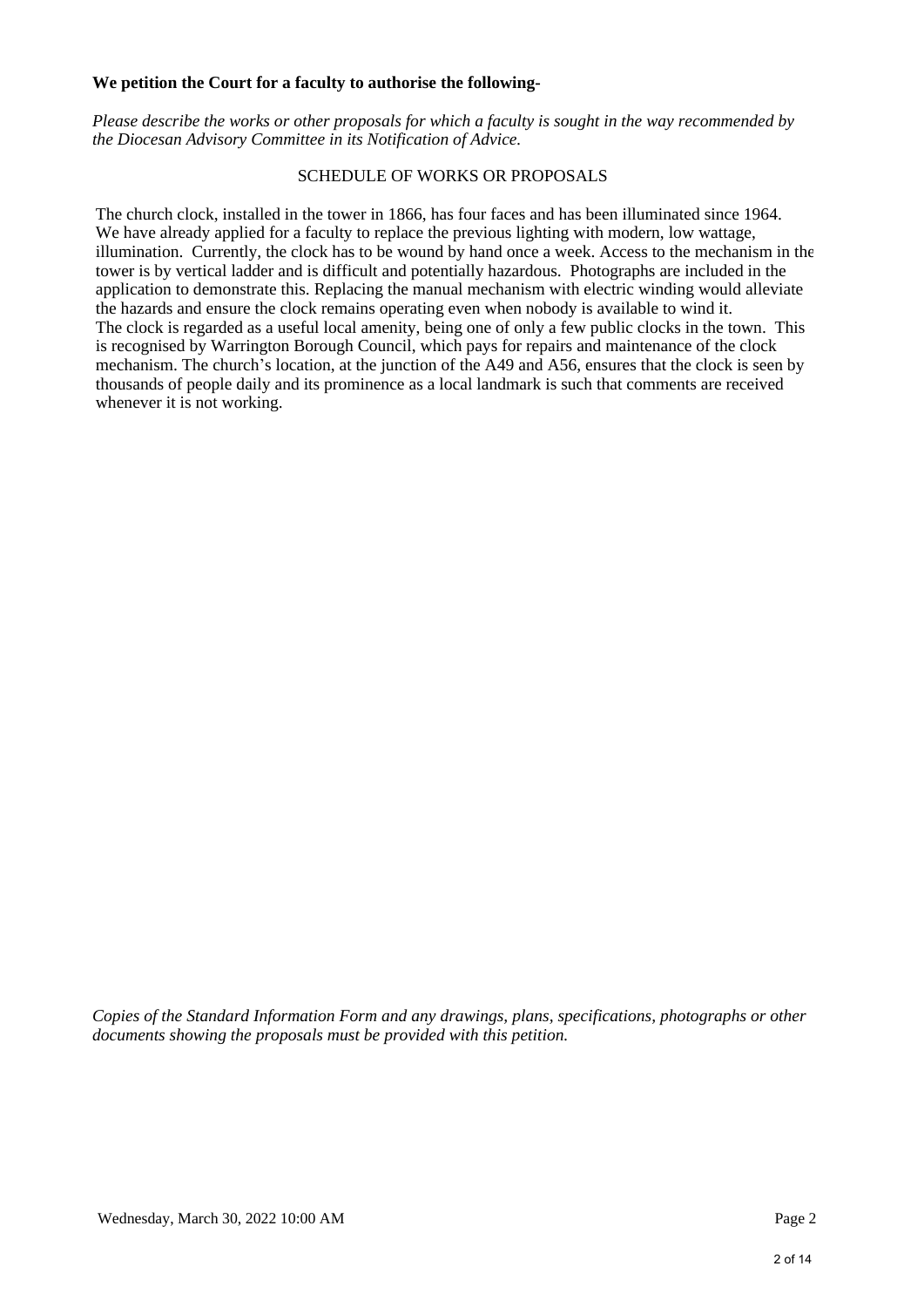## Statement of Needs

The church clock, installed in the tower in 1866, has four faces and has been illuminated since 1964. We have already applied for a faculty to replace the previous lighting with modern, low wattage, illumination. Currently, the clock has to be wound by hand once a week. Access to the mechanism in the tower is by vertical ladder and is difficult and potentially hazardous. Photographs are included in the application to demonstrate this. Replacing the manual mechanism with electric winding would alleviate the hazards and ensure the clock remains operating even when nobody is available to wind it.

The clock is regarded as a useful local amenity, being one of only a few public clocks in the town. This is recognised by Warrington Borough Council, which pays for repairs and maintenance of the clock mechanism. The church's location, at the junction of the A49 and A56, ensures that the clock is seen by thousands of people daily and its prominence as a local landmark is such that comments are received whenever it is not working.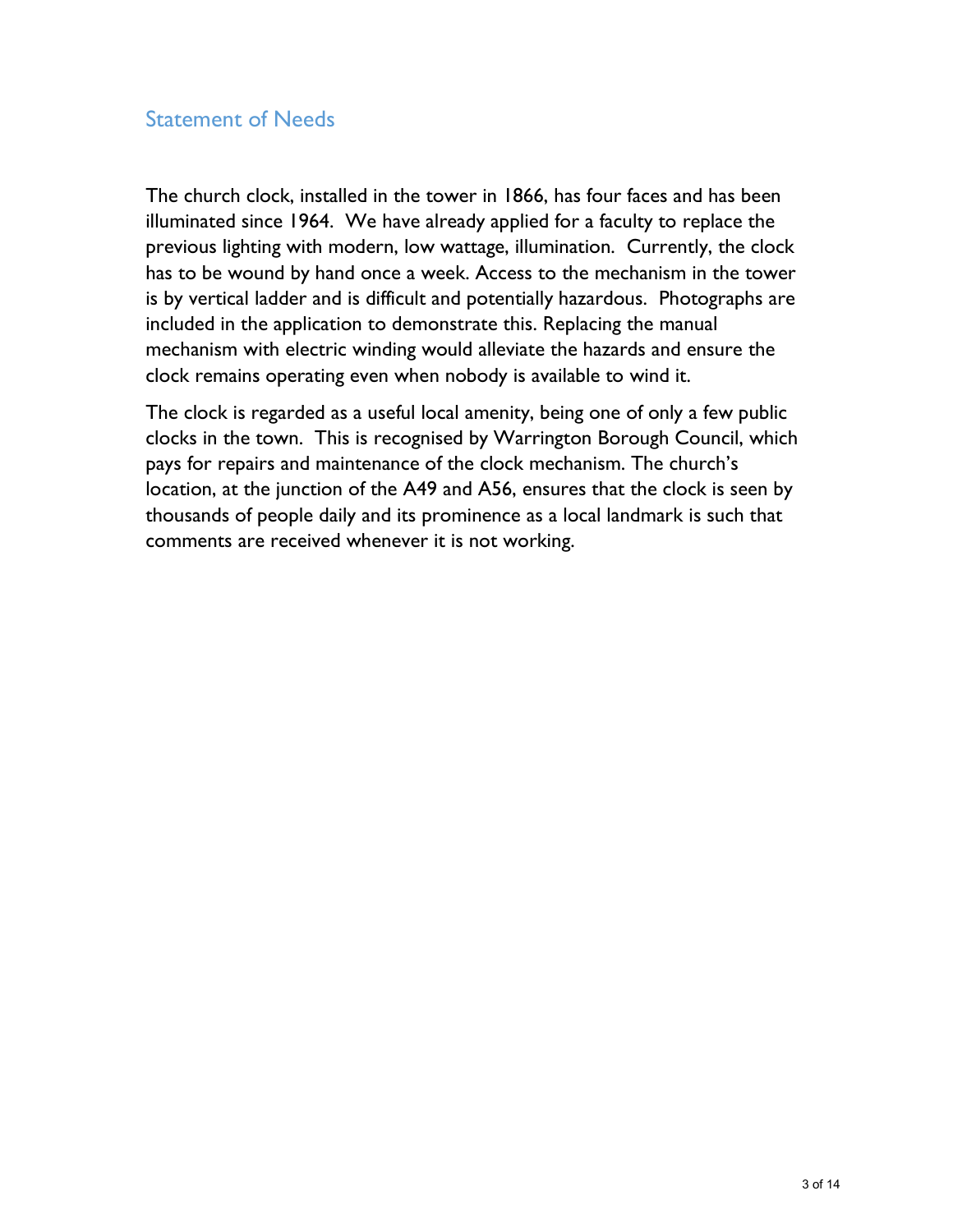## **St James' Church, Latchford**

St James' Church, Latchford, has stood for more than two hundred years on its present site on Wilderspool Causeway. The first St. James' Church stood on the south bank of the River Mersey on what is now known as Knutsford Road from 1777 to 1829. Apart from the re-siting of the church building itself there have been changes in the boundaries of the parish assigned to the church.

Originally St James' was built as a chapel of ease to serve the populous area of Grappenhall Parish within the Chester Diocese which extended in the 18th century to the River Mersey at Warrington Bridge.

A new site was chosen for building a new church on Wilderspool Causeway on land presented by Thomas Lyon in 1829, but the church was still a part of the extensive parish of Grappenhall.

The present church, erected in 1829, is a substantial structure of stone built by a Warrington builder, Thomas Haddock, to the designs of a Liverpool architect Samuel Rowland. Commencing with the laying of the foundation stone on 19th March 1829, the church was consecrated on 22<sup>nd</sup> December of the same year. The church was closed immediately until February 1830 to allow work on the tower and the paintwork to be completed.

The growth of the population of Latchford and the fact that part of Latchford had become part of the borough of Warrington from 1847 resulted in a legal parish being assigned to St James' Church from July 1866 although the patronage still belongs to the Rector of Grappenhall.

At the end of the nineteenth century the Manchester Ship Canal had been constructed and the course of the River Mersey was altered in consequence. St James' found that it was standing within the boundaries of Warrington, a Lancashire County Borough and part of the River Mersey boundary had become a mere line on the map where the river used to flow. This meant that part of the parish now became part of Holy Trinity Parish in the Diocese of Liverpool. This situation led to demands that the river boundary between the Diocese of Liverpool and the Diocese of Chester should be altered.

Originally the church was equipped with a gallery but this was removed in 1896 after the then vicar, the Rev F. Slater had explained in his parish magazine that the bequest of Charles Middleton to erect a clock and stained glass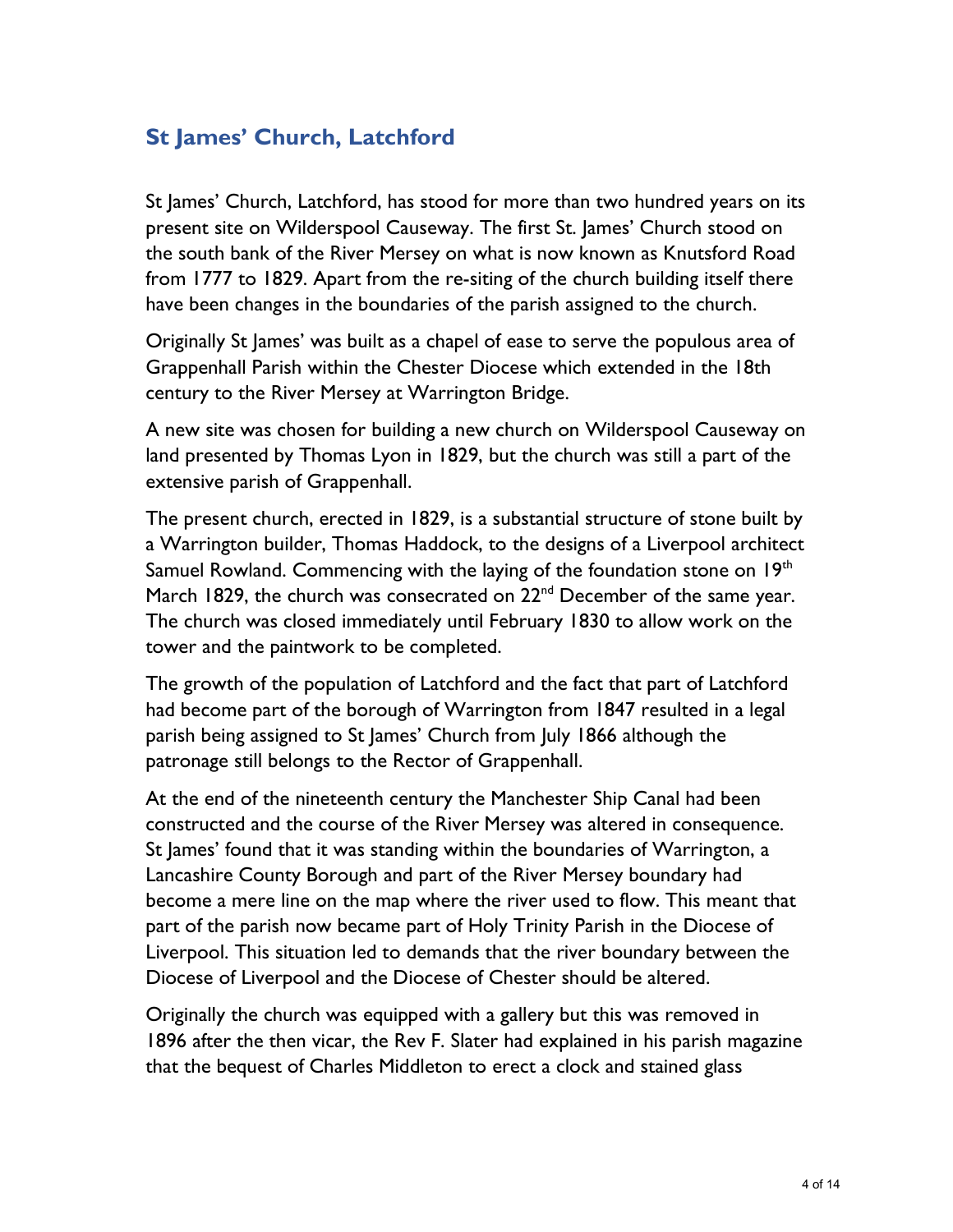window in memory of his parents could not be fulfilled until the whole length of a window was exposed by the removal of the galleries.

Once the galleries had been removed, the Middleton Memorial Window depicting the Good Shepherd was erected. Also the old entrance under the tower was converted to a Baptistery. About the same time six painting by the artist Alfred O. Hemming which depict the stages in the life of Jesus were commissioned. Two further stained-glass windows also designed by Hemmings were installed on the north side of the building. One in memory of Frances Slater, wife of the Rev. Francis Slater and a corresponding window given by the parishioners in memory of the Rev. F. Stater.

Another stained-glass window was erected as a memorial to William Henry Stansfield who was headmaster of St. James''s School for forty years and who died 22nd April 1933. It is perhaps because there is not too much stained glass in the windows that the interior of the church is light and attractive giving a pleasing aspect from every angle within the building.

The oak panelling of the sanctuary, erected in 1928, is particularly attractive. Along with the choir stalls it was a gift from St Thomas a Becket Church in Chapel-en-le-Frith. In 1963 a new Altar and Reredos depicting St James' and St Werburgh was added.

In 1961 on the south side of the church the Lady Chapel was doubled in size, the screen being extended into the nave. This allowed a congregation of up to sixty to be seated within the Lady Chapel. In 1962 the church seats were replaced. Towards the end of the 1960's the screen on the North side was extended to make a Choir and Cope vestry and this, with a new Nave Altar, was dedicated by the Bishop of Chester in 1970.

Shields of arms erected on the inside walls of the tower add colour and were designed and executed by students of the Warrington College of Art in 1955. These shields represent St James, Chester and Provinces of Canterbury and York.

The oak doors on the South and North Entrance to the church were gifted by the two Church Day Schools, St James' and St Werburgh's, plus a legacy from the estate of the late Berry Clare.

The burial ground on the south side of the church was closed in July 1854, but some interments have taken place since then including that of a former minister, the Rev J. Wright who was the incumbent of the church from 1834-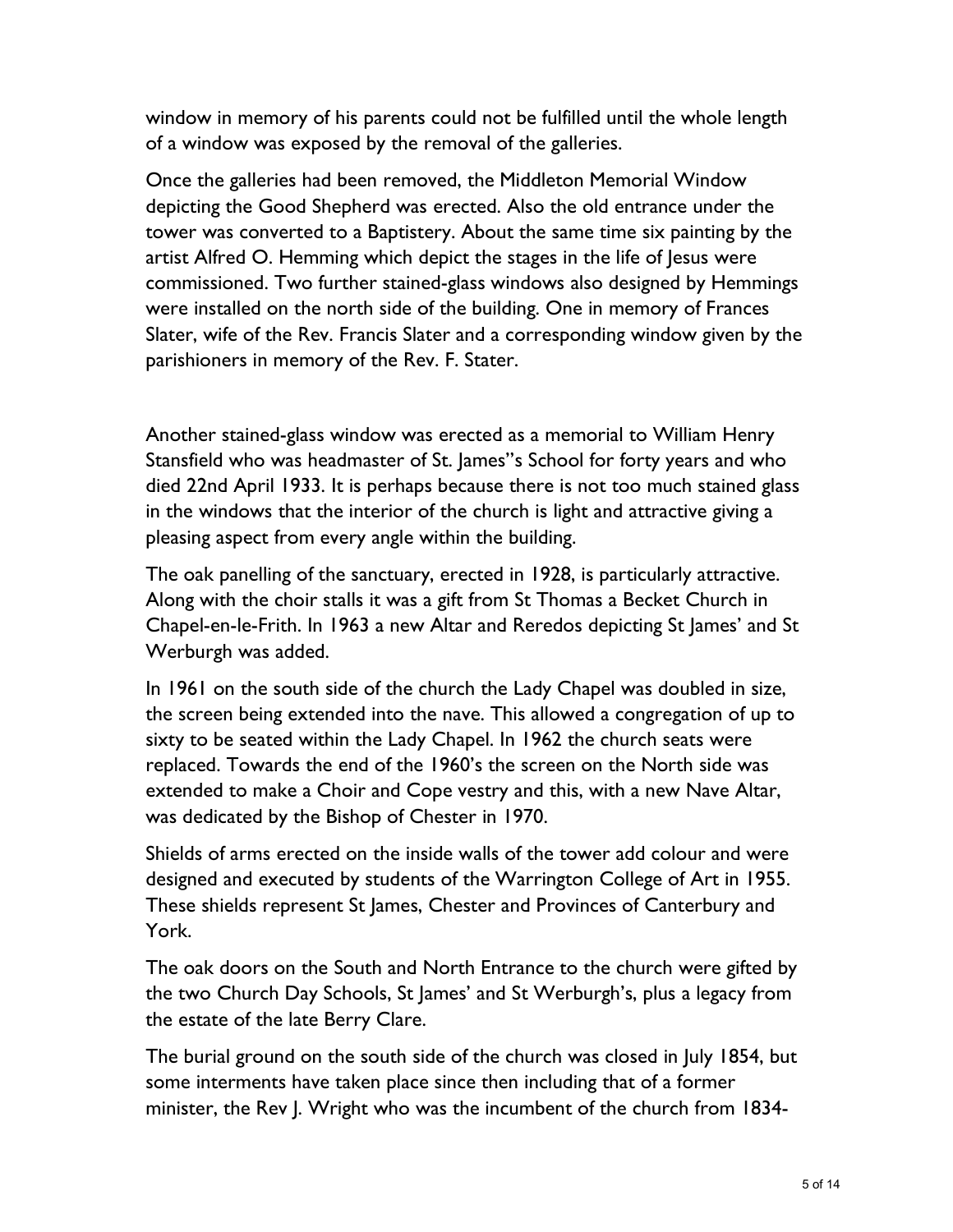1867. This burial ground has been made attractive since it was taken over by the Warrington Borough Parks Department in 1958 under the Open spaces Act of 1906.

As a memorial to Fred Bailey the tower clock faces were illuminated and first switched on by his widow in November 1964. During the 1970s the exterior of the Church was completely cleaned and renovated and the Church clock was overhauled, rewired and its four faces re-gilded. The clock is still wound once a week by hand.

## **History and demographics**

Latchford is a suburb and electoral ward of Warrington, Cheshire, England. It is around one mile south-east of Warrington town centre and has a total resident population of 7,856.

Latchford is a predominantly residential area, Latchford lies between the River Mersey and the Manchester Ship Canal, and broadly consists of 19th-century terraced housing and some open space. The canal is crossed here by a swing bridge, a high-level road bridge.

According to the Census, 45.00% of Latchford residents aged 16+ were employed full-time. A total of 3.80% were unemployed. In Latchford 4.20% were long-term sick or disabled and 16.40% were retired.

According to the midyear population estimates, 14.3% of residents in Latchford were aged under 16 compared. 63.9% were aged 16 to 64 and amongst the older population, 21.8% of residents in Latchford were aged 65+, compared with a Warrington average of 17.1%.

## **C of E School**

Latchford St James' is an Aided Church of England school. Recognising the value of its foundation, the school preserves and develops its religious character in accordance with the Church of England and in partnership with the Church at parish and diocesan level. The school aims to serve the community of St James'' and St Hildas' by providing a high quality education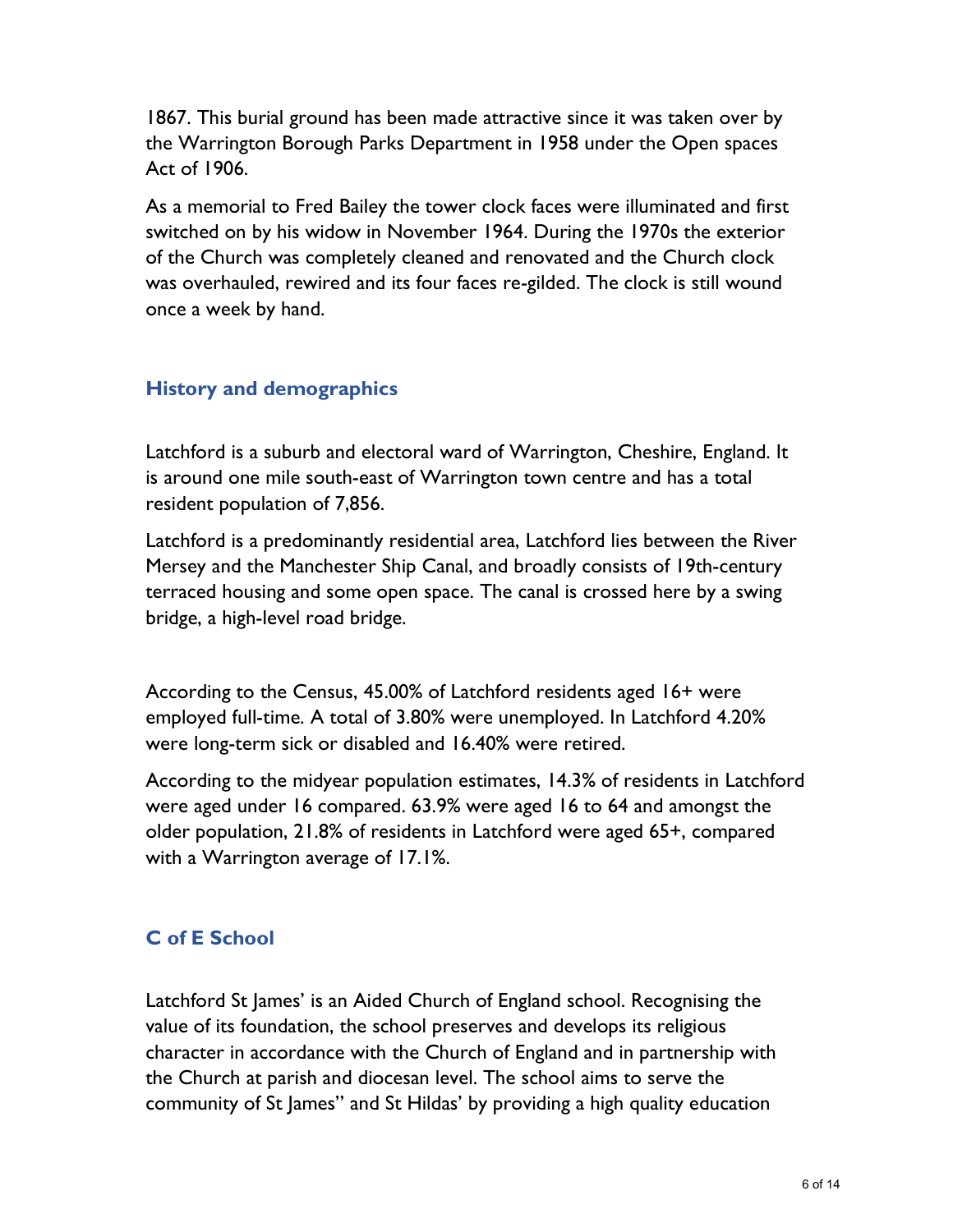within the context of Christian beliefs and practice and promotes Christian values through the experiences it offers to all pupils. The Vicar leads Collective Worship regularly and talks to the children, whilst the children attend services in Church during the major festivals.

The original buildings of our school date back to 1868 when it was built to provide a Christian education for the children of the Parish of St James'.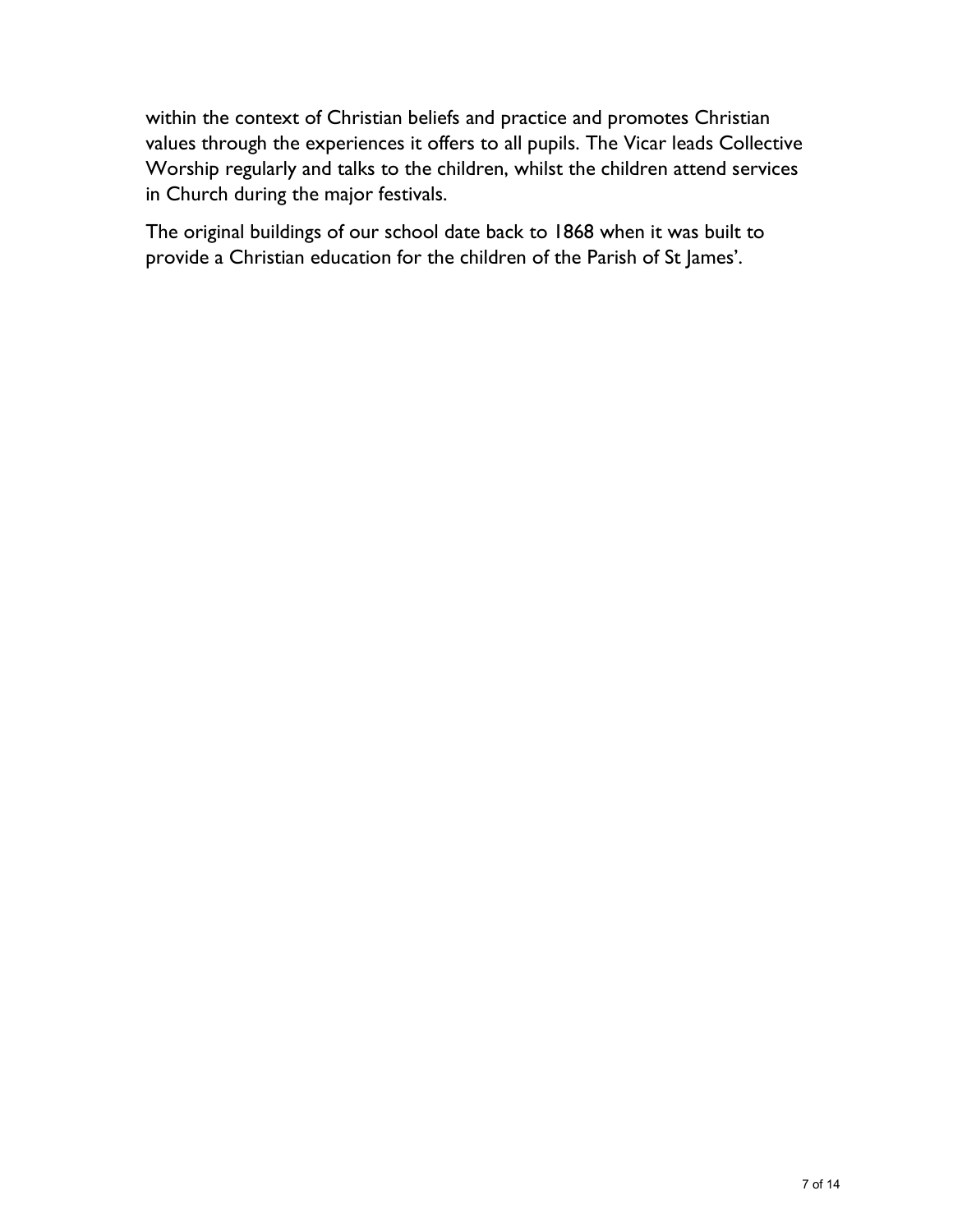| Pictures of access to clock winding | St James' Latchford |
|-------------------------------------|---------------------|
| mechanism<br>圃                      |                     |
|                                     |                     |
|                                     |                     |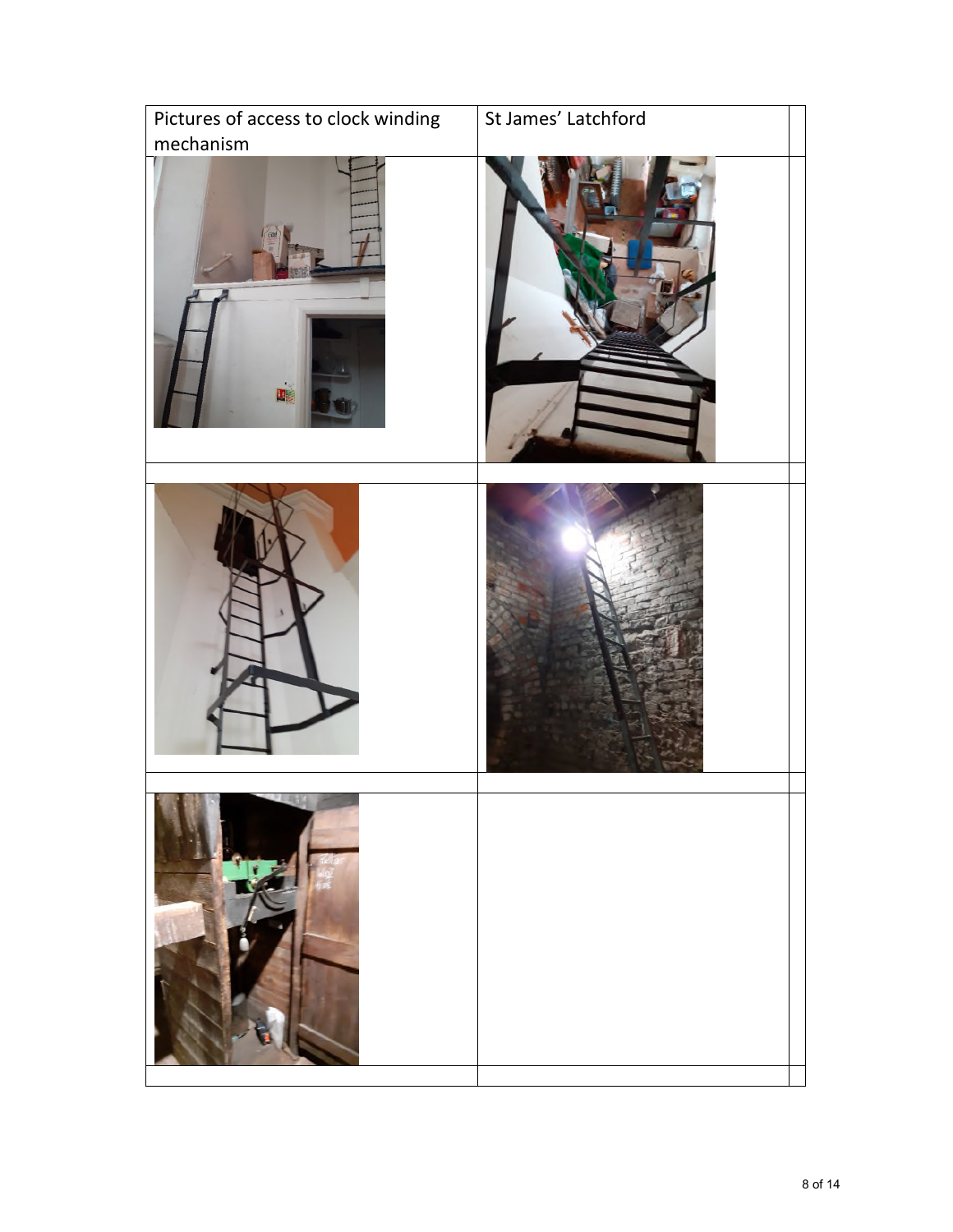

Church and Public Clock Specialists. Castle Workshops, Dacre, Penrith, Cumbria. CA11 0HL. Telephone:017684 86933 Email: info@clockmaker.co.uk. Website: www.clockmaker.co.uk

1st March 2022.

**FAO – Mike Brewer**

Dear Mike

#### **Warrington, Latchford, St. James' Church – Tower Clock**

Further to your recent enquiry to convert the clock to automatic winding  $\&$  an auto regulator, we are pleased to provide the following information & suitable quotations.

I am familiar with the above clock, having worked for J.B. Joyce & Co in Whitchurch for our 37 years & my name is probably on the service card in the 1980s & recall visiting site when scaffold was erected around the tower, following which the dials were restored.

I am still based in Whitchurch & have worked for the Cumbria Clock Company for over five years. We also have an engineer; Stuart Morrison who lives in area & I am sure he would have also serviced the clock at some time.

The clock was manufactured by Joyce of Whitchurch in 1866 & takes the form of a cast iron flatbed time piece movement, driving the dials with a gravity escapement with pendulum action.

The proposed automatic winding unit would be situated below the clock movement with the drive being via the barrel arbors, which meets the current DAC code of practice. The weights would fall down the existing weight chute or operate within the clock room.

These winding units can be supplied as mains driven or battery driven depending on the frequency and duration of power failures. Battery backed units should always be installed when there is a possibility of power failures lasting more then 24 hours. Where power failures are only a few hours' long mains driven units are preferred.

The cost to auto-wind the clock is shown in quotation 1.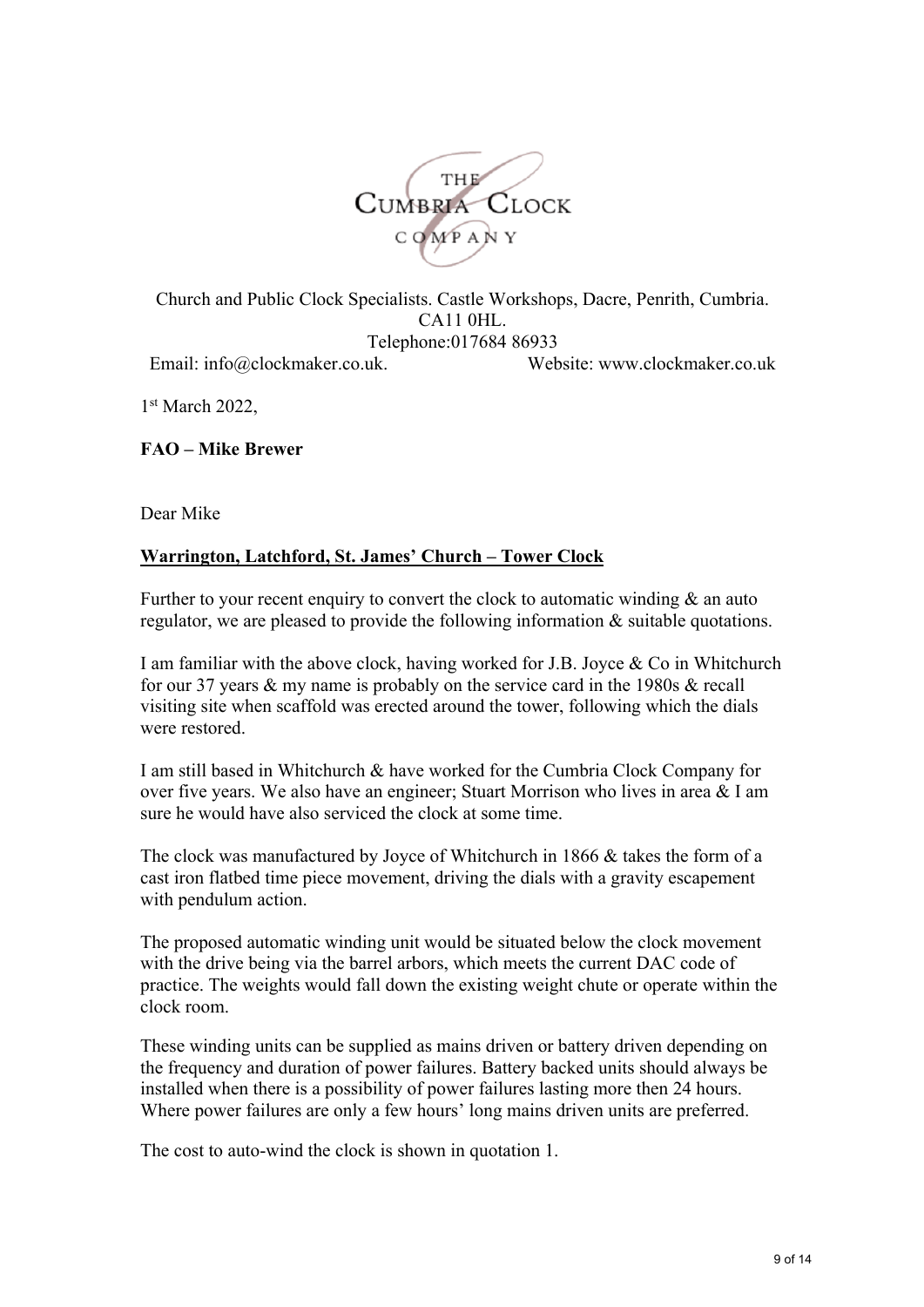#### **The automatic winding units manufactured by the Cumbria Clock Company are the only units to come complete with a ten-year guarantee.**

After the winding units have been fitted it must be realized that the clocks time keeping is still regulated by the pendulum. Therefore, it will still be necessary for somebody to attend to the regulation and undertake the summer and wintertime changes.

We can if necessary fit an auto-regulation system to undertake these procedures if it proves difficult to find somebody to do so. We have submitted quotation 2 for one of these systems, which will provide accurate time keeping, & automatic BST/GMT alterations.

We have also provided quotation 3, to service the clock on an annual basis.

We are pleased to provide the following quotations.

#### **Quotation 1 - Automatic winding.**

Attend on site take details & confirm the position of the electrical point.

To manufacture 1x 240volt mains epicyclic automatic winding unit.

To manufacture 1x split sprockets to fit barrel arbor of the time side.

Attend onsite and land weights and disconnect existing weight line.

Fit sprockets to barrel arbors.

Install automatic winding units and hang weights.

Test and leave in full working order.

#### **For the sum of … £2,340 [Two Thousand, Three Hundred & Forty Pounds] net plus VAT.**

#### **Quotation 2 – Auto regulator**

In our works to manufacture, an auto regulator system to provide accurate time keeping & automatic BST/GMT alterations.

Attend on site & install

#### **For the sum of … £2,210 [Two Thousand, Two Hundred & Ten Pounds] net plus VAT**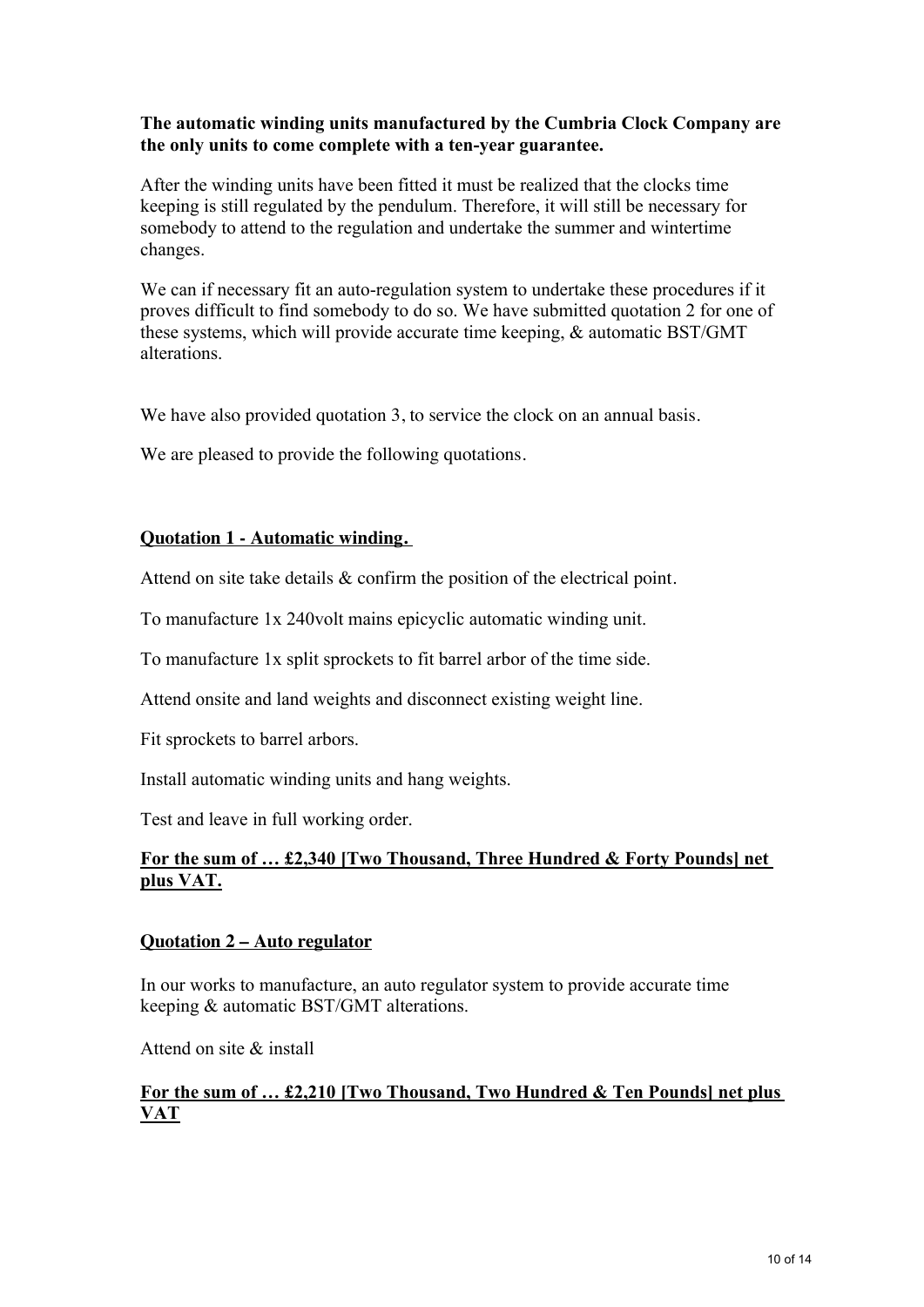#### **Exclusions**

The provision of a suitable electrical supply in the form of 1x 13amp socket for quotation 1 & socket for quotation 2, please note the units are fused at 5amps. The details & positions of the power points would be confirmed on our first visit to site.

#### **Quotation 3 – Annual Service**

Our annual maintenance visit consists of attending onsite once a year, inspecting the clock installation and checking that it is safe, and that there are no apparent signs of wear or areas of concern that may cause problems in the following twelve months.

We will then clean and lubricated the clock movement and all other accessible parts within the building including the dial motion works, bevel gearing and the universal joints.

We will attend as soon as possible once notified of a breakdown and correct the fault free of charge. However, if the fault is caused by normal wear and tear, vandalism or misuse it maybe necessary for us to charge for the visit.

If we have any areas of concern regarding your clock installation we will supply a report and necessary quotations for the work free of charge and without obligation.

The agreement does not include provision for making the Summer/Winter time alterations, or for the regulation and correct timekeeping of the clock, which should be the responsibility of a local person. We will, however, if asked give instruction on how to look after the clock on a week-to-week basis, again free of charge when we are in the area.

#### **The cost for the above service would be … £185 [One Hundred & Eighty Five Pounds] net plus VAT.**

If you would like us to look after your clock please get in contact, no official form of contract is exchanged and this quotation, together with your letter of acceptance, is considered sufficiently binding.

The Annual Maintenance Service Agreement will remain in force until terminated by either party.

#### **Price Maintenance**

These prices are firm for a period of six months from the date of this letter and thereafter, subject to price increase to accord with increased costs of labour, materials and travelling costs if necessary.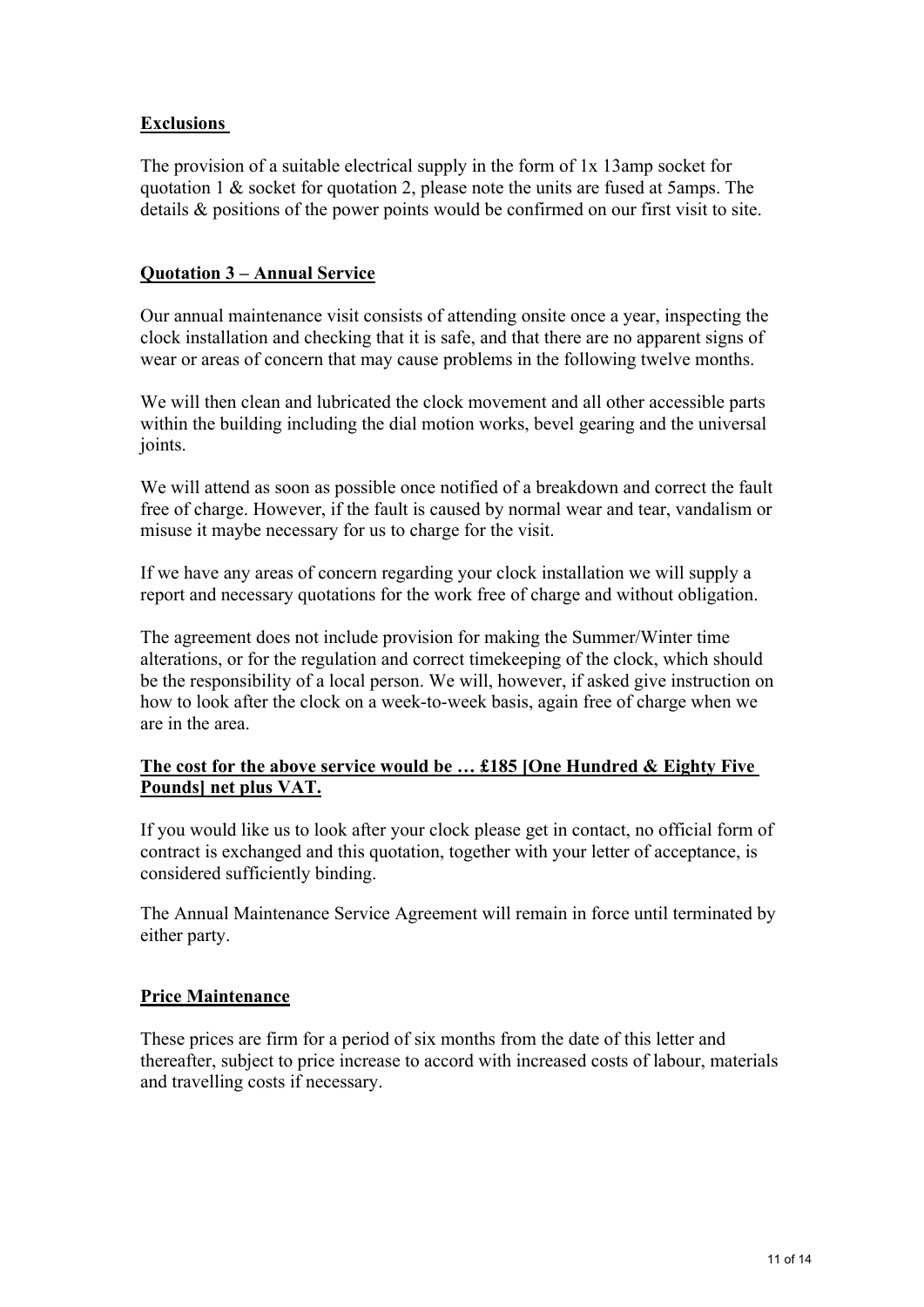#### **Guarantees**

All new parts made by us carry our ten-year guarantee against failure through faulty workmanship or materials. Repair work is similarly guaranteed for a period of twelve months. Suspension springs and electrical or electronic components of units not of our manufacture, are specifically excluded from our guarantees, but carry the manufacturers own warranty.

#### **Terms Payment**

30% with orders over £ 1,000.00, the balance within 14 days of the date of invoice following completion of the work.

In some cases progress payments may be asked for.

All goods remain the property of the vendor until full payment has been made and any relevant cheques cleared. Risk passes on delivery.

The above quotation is exclusive of Value Added Tax at 20%.

**The Cumbria Clock Company Ltd complies with the "Code of Practice for Turret Clock Work" produced by the Clocks Advisers Forum of DAC Clock Advisers in collaboration with Turret Clock Companies and the Church Buildings Council.**

Trusting the above information is helpful to you, but in the event you should have any questions to ask, please do not hesitate to contact us.

We assure you of our best care and attention, at all times and look forward to hearing from you in the near future.

Yours sincerely

Keith Cotton.

Technical Sales Manager

Church and Public Clock Specialists. Castle Workshops. Dacre, Penrith, Cumbria. CA11 0HL

Telephone: 017684 86933 Mobile.07802332774 www.clockmaker.co.uk keithcotton@clockmaker.co.uk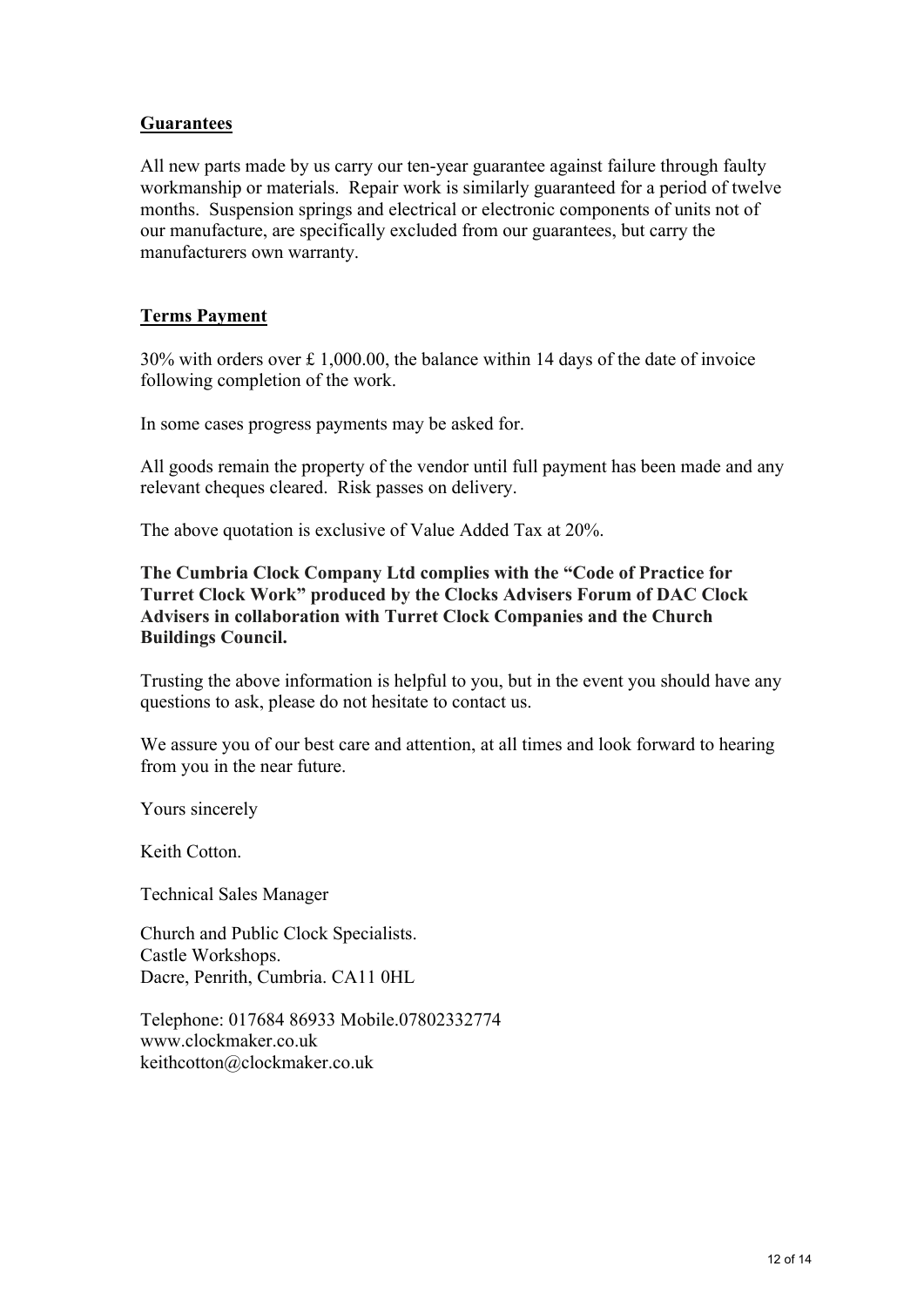### Latchford St James - Clock autowind - Correspondence with parish and others

Attachments are listed according to the numbering on the supporting documents list

• Attachments in blue are included within the proposals section

| Date              | Message                                                                   |
|-------------------|---------------------------------------------------------------------------|
| 13/02/2022        | I had already uploaded the Statement of Significance and Statement of     |
|                   | Needs and have now completed the Petition form.                           |
| To: Katy Purvis   |                                                                           |
| From: Nick Cooper |                                                                           |
| 14/02/2022        | Thanks Nick, that's great. Can you confirm whether you want the           |
|                   | regulator and the autowind, or just the autowind?                         |
| To: Nick Cooper   |                                                                           |
| From: Katy Purvis |                                                                           |
| 14/02/2022        | We want both the regulator and the autowind - thanks.                     |
| To: Katy Purvis   |                                                                           |
| From: Nick Cooper |                                                                           |
| 23/02/2022        | <b>DAC Advice</b>                                                         |
|                   | I'm writing to let you know that at its meeting of 18 February 2022 the   |
| To: Nick Cooper   | DAC considered the formal application to introduce an autowind and        |
| From: Katy Purvis | regulator to the church clock and resolved, subject to satisfactory       |
|                   | review by the Clocks Adviser, to recommend the scheme.                    |
|                   |                                                                           |
|                   | This means we will chase the clocks advisor for his comments, any         |
|                   | negative feedback will mean the matter must return to the DAC for         |
|                   | further consideration.                                                    |
|                   |                                                                           |
|                   | If the feedback is positive, Caroline will shortly be able to raise the   |
|                   | notification of advice, which allows you to produce and post the public   |
|                   | notice.                                                                   |
| 23/02/2022        | I would be grateful if you could ring me regarding your project to auto-  |
|                   | wind your clock. It is quite clear from your submission that auto-winding |
| To: Mike Brewer   | is necessary - but far from clear who should do it.                       |
| From: Steve       | I have found that Cumbria Clocks provide a very professional service      |
| Thomas            | and would be surprised if their combined quote exceeded                   |
|                   | £4,500/£5000.                                                             |
|                   | Could you also tell me a bit more about Mears - a company that I have     |
|                   | no knowledge of in the field of horological work, especiall as the        |
|                   | wording of their quote follows that of Smith of Derby almost to the       |
|                   | letter.                                                                   |
| 24/02/2022        | I requested a quote from Smith of Derby which they provided. For          |
|                   | reasons I don't understand the procurement is through their agent         |
| To: Steve Thomas  | Mears.                                                                    |
| From: Mike        |                                                                           |
| <b>Brewer</b>     | In February 2021 I wrote to Warrington Borough Council (WBC)              |
|                   | explaining the health and safety risks could be avoided by installing     |
|                   | automatic winding and an electric regulator unit. They agreed to          |
|                   | contributing 50%                                                          |